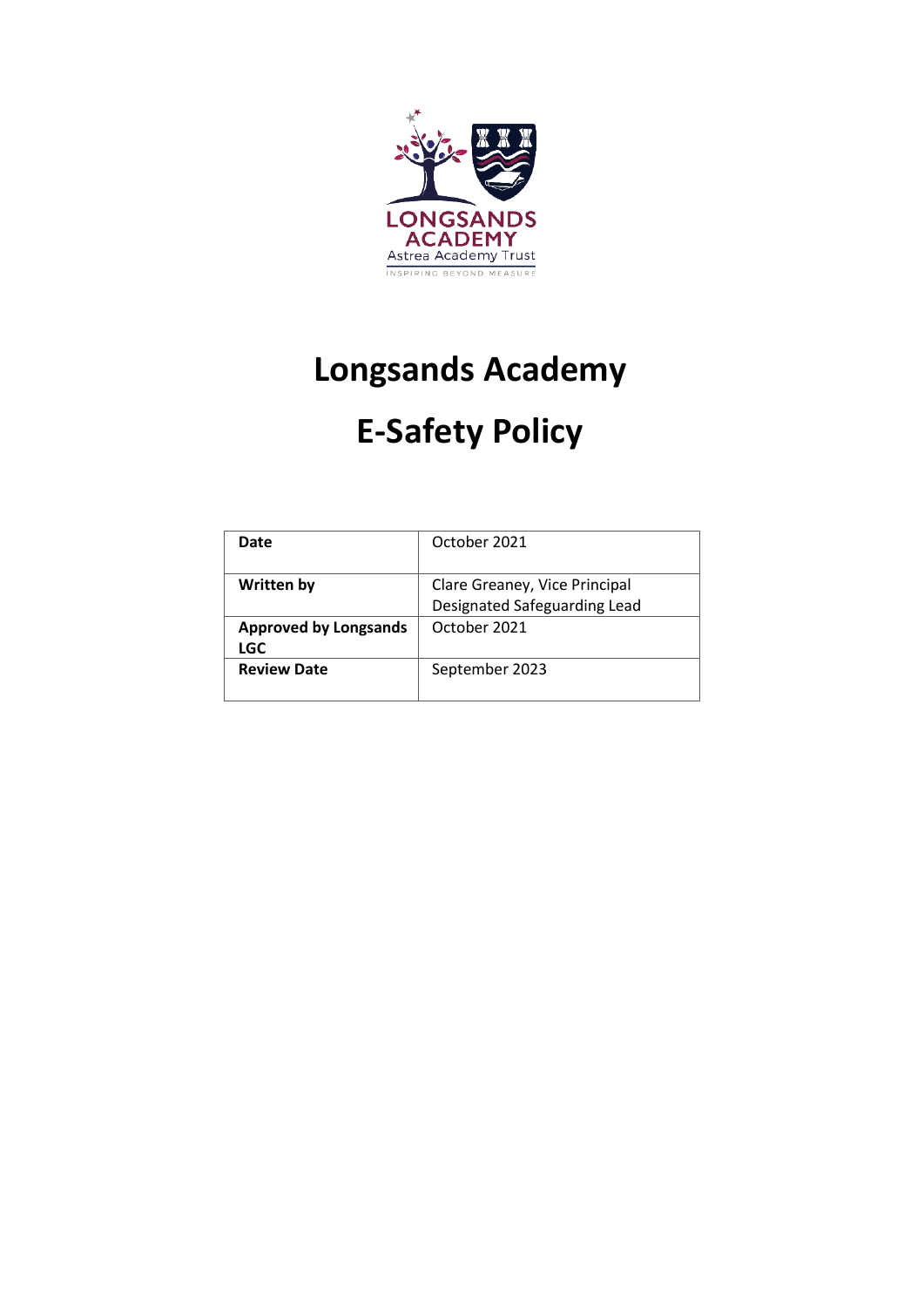#### **Introduction and Aims**

The purpose of this policy is to establish the ground rules we have in school for using ICT equipment and the Internet. Please also refer to Longsands Safeguarding Policy and Longsands Positive Behaviour Management Policy.

The internet and other technologies have opened up new opportunities for everyone as they are such powerful tools in our day to day lives. New technologies have become integral to the lives of children and young people in today's society, both within educational establishments and in their lives outside the Academy. Electronic communication helps teachers and students learn from each other by increasing knowledge, promoting discussion and stimulating creativity. Children and young people should have an entitlement to safe internet access at all times. The requirement to ensure that children and young people are able to use the internet and related communications technologies appropriately and safely is addressed as part of the wider duty of care to which all who work in schools are bound. This e-safety policy will help to ensure safe and appropriate use. Whilst the use of these exciting and innovative tools in the Academy and at home plays a part in raising educational standards and promoting student achievement, the use of these technologies can put young people at risk within and outside the Academy. Some of the dangers they may face include:

- Access to illegal, harmful or inappropriate images or other content.
- Unauthorised access to, loss of or sharing of personal information.
- The risk of being subject to grooming by those with whom they make contact on the Internet.
- The sharing/distribution of personal images without an individual's consent or knowledge.
- Inappropriate communication/contact with others, including strangers.
- Cyber-bullying.
- Access to unsuitable video/internet games.
- An inability to evaluate the quality, accuracy and relevance of information on the Internet.
- Plagiarism and copyright infringement.
- Illegal downloading of music or video files.
- The potential for excessive use which may impact on the social and emotional development and learning of the young person.

Many of these risks reflect situations in the off-line world and it is essential that this e-safety policy is read and used in conjunction with other school policies; specifically Behaviour, Safeguarding and our guidance around mobile phone use.

It is impossible to eliminate risks associated with on-line activities completely, however, good educational provision which builds resilience to the risk that students might be exposed to will help to mitigate these and will provide them with the confidence and skills to deal with any concerns. At Longsands we work hard to educate students around the risks of the on-line world and do everything we can to help students to learn how to manage and reduce those risks.

Our e-safety policy explains how the Academy intends to do help our students to manage risks on-line, whilst also addressing wider educational issues in order to help young people (and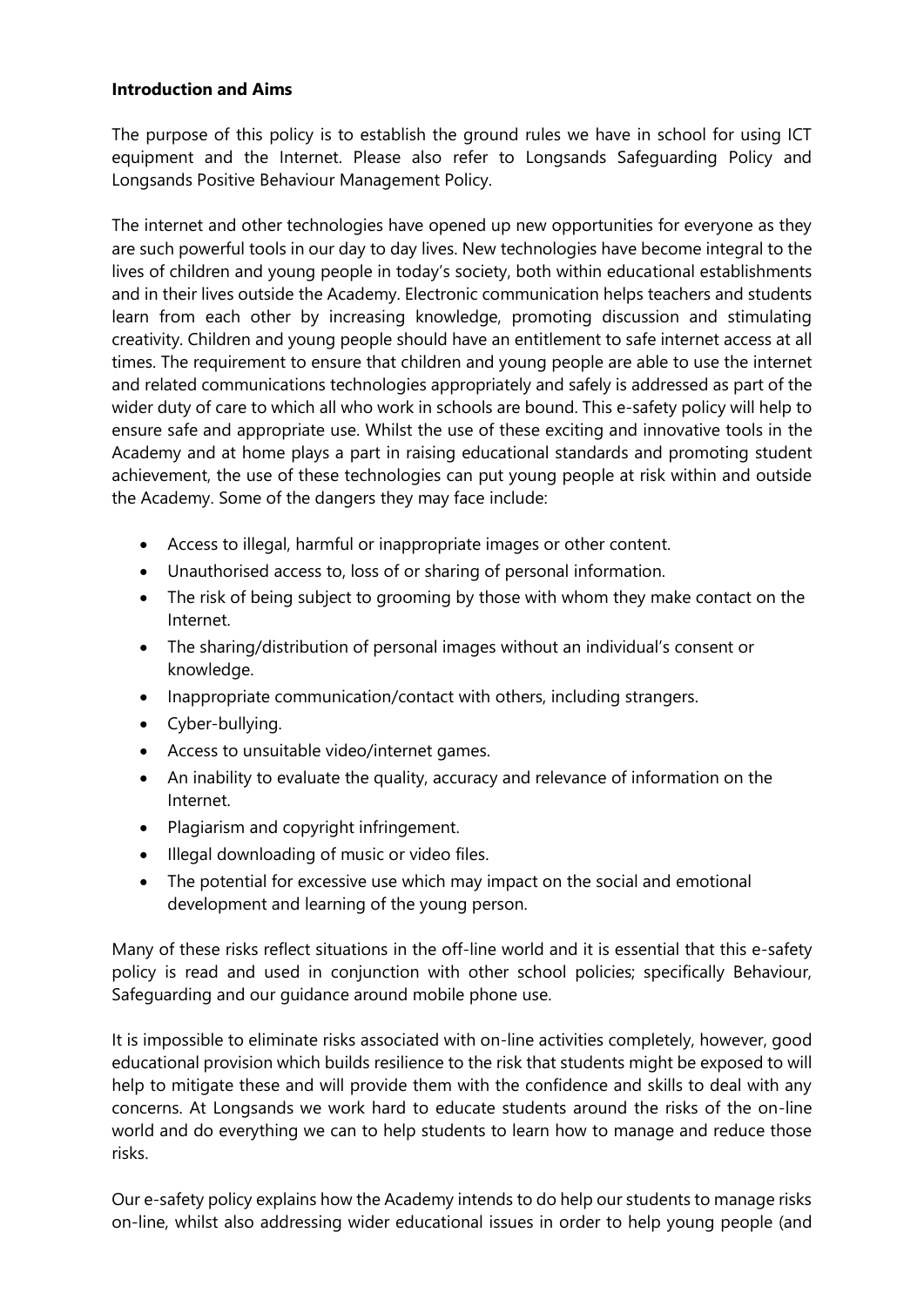parents/carers/staff) to be responsible users and stay safe while using the internet and other communications technologies both in and out of the Academy.

## **Extent of the Policy**

This policy applies to all members of the Academy community (including staff, students, parents/carers and visitors) who have access to and are users of school ICT systems, both in and out of school. The Education and Inspections Act 2006 empowers Principals, to such extent as is reasonable, to regulate the behaviour of students when they are off the Academy site and empowers members of staff to impose disciplinary penalties for inappropriate behaviour. This is pertinent to incidents of cyber-bullying or other e-safety incidents covered by this policy, which may take place out of the Academy, but is linked to being a member of our Academy community. The Academy will deal with such incidents within this policy and associated behaviour and anti-bullying policies and will, where known, inform parents/carers of incidents of inappropriate on-line behaviour that take place out of the Academy.

## **Principal & Senior Leadership Team (SLT)**

The Principal is responsible for ensuring:

- The safety (including e-safety) of all members of the Academy community.
- Adequate training is provided.
- Effective monitoring systems are set up.
- That relevant procedures in the event of an e-safety allegation are known and understood.
- Establishing and reviewing the school e-safety policies and documents (in conjunction with the Designated Safeguarding Lead).
- The Academy's Designated Safeguarding Lead is trained in e-safety issues and is aware of the potential for serious safeguarding issues that could arise through the use of ICT.

## **Designated Safeguarding Lead**

The Designated Safeguarding Lead, supported by the ICT support team, takes day to day responsibility for e-safety issues and has a leading role in:

- Liaising with staff, the LA, ICT Technical staff and SLT on all issues related to e-safety and safeguarding;
- Ensuring that all staff are aware of the procedures that need to be followed in the event of an e-safety incident taking place;
- Organising training and providing advice for staff;
- Receiving reports of e-safety incidents and ensuring these are recorded on CPOMS to inform future e-safety developments;

## **Astrea Managed Service**

The Astrea Managed Service is responsible for ensuring that:

- The Academy's ICT infrastructure is secure and meets e-safety technical requirements
- The Academy's password policy is adhered to
- The Academy's filtering policy is applied and updated on a regular basis and that its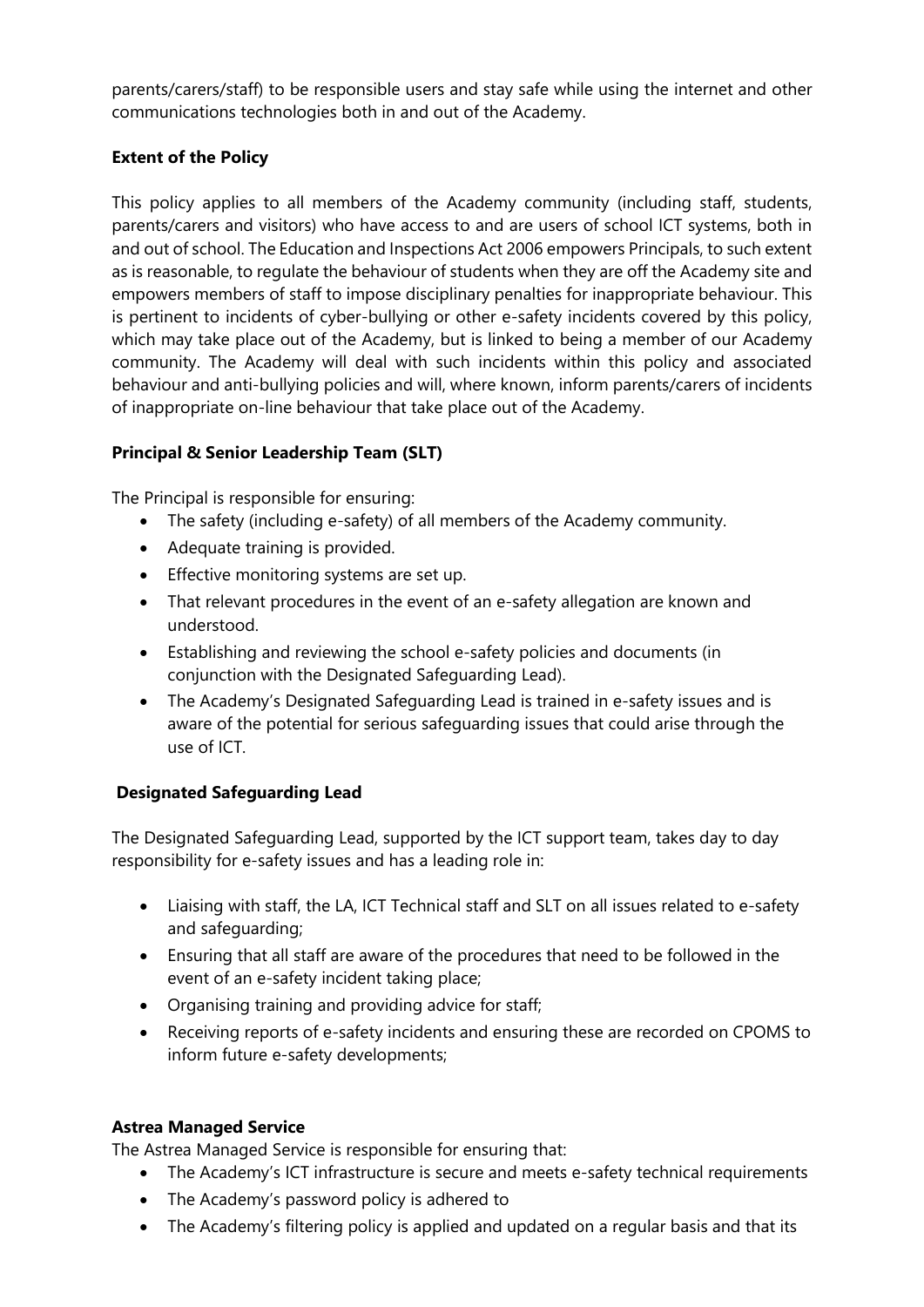implementation is not the sole responsibility of any single person

• The use of the Academy's ICT infrastructure (network, remote access, e-mail, VLE etc.) is regularly monitored in order that any misuse or attempted misuse can be reported to the Designated Safeguarding Lead and/or SLT for investigation/action/sanction.

## **Teaching & Support Staff**

In addition to elements covered in the Staff Acceptable Use Policy (AUP), all teaching and support staff are responsible for ensuring that:

- They have an up-to-date awareness of e-safety matters and of the current Academy e-safety policy and practices
- They have read, understood and signed the school Staff Acceptable Use Policy (AUP)
- E-safety issues are embedded in all aspects of the curriculum and other Academy activities
- Students understand and follow the Academy's e-safety and acceptable use policies
- Students have a good understanding of research skills and the need to avoid plagiarism and uphold copyright regulations
- They monitor ICT activity in lessons, extracurricular and extended Academy activities
- In lessons where internet use is pre-planned, students should be guided to sites checked as suitable for their use and that processes are in place for dealing with any unsuitable material that is found in Internet searches.

## **Students (to an age-appropriate level)**

- Are responsible for using the Academy ICT systems in accordance with the Student Acceptable Use Policy, which they will be required to sign before being given access to the Academy systems.
- Need to understand the importance of reporting abuse, misuse or access to inappropriate materials and know how to do so.
- Should understand the importance of adopting good e-safety practice when using digital technologies out of the Academy and realise that the school's e-safety policy also covers their actions out of the Academy, if related to them being a member of the Academy community.

## **Parents/Carers**

Parents/Carers play a crucial role in ensuring that their child/ren understand the need to use the internet/mobile devices in an appropriate way. The Academy will therefore take opportunities to help parents and carers understand these issues.

Parents and Carers will be responsible for:

- Accessing the Academy 's website in accordance with the relevant Academy's Acceptable Usage Policy.
- Monitoring their child's use of devices and the internet when not in the Academy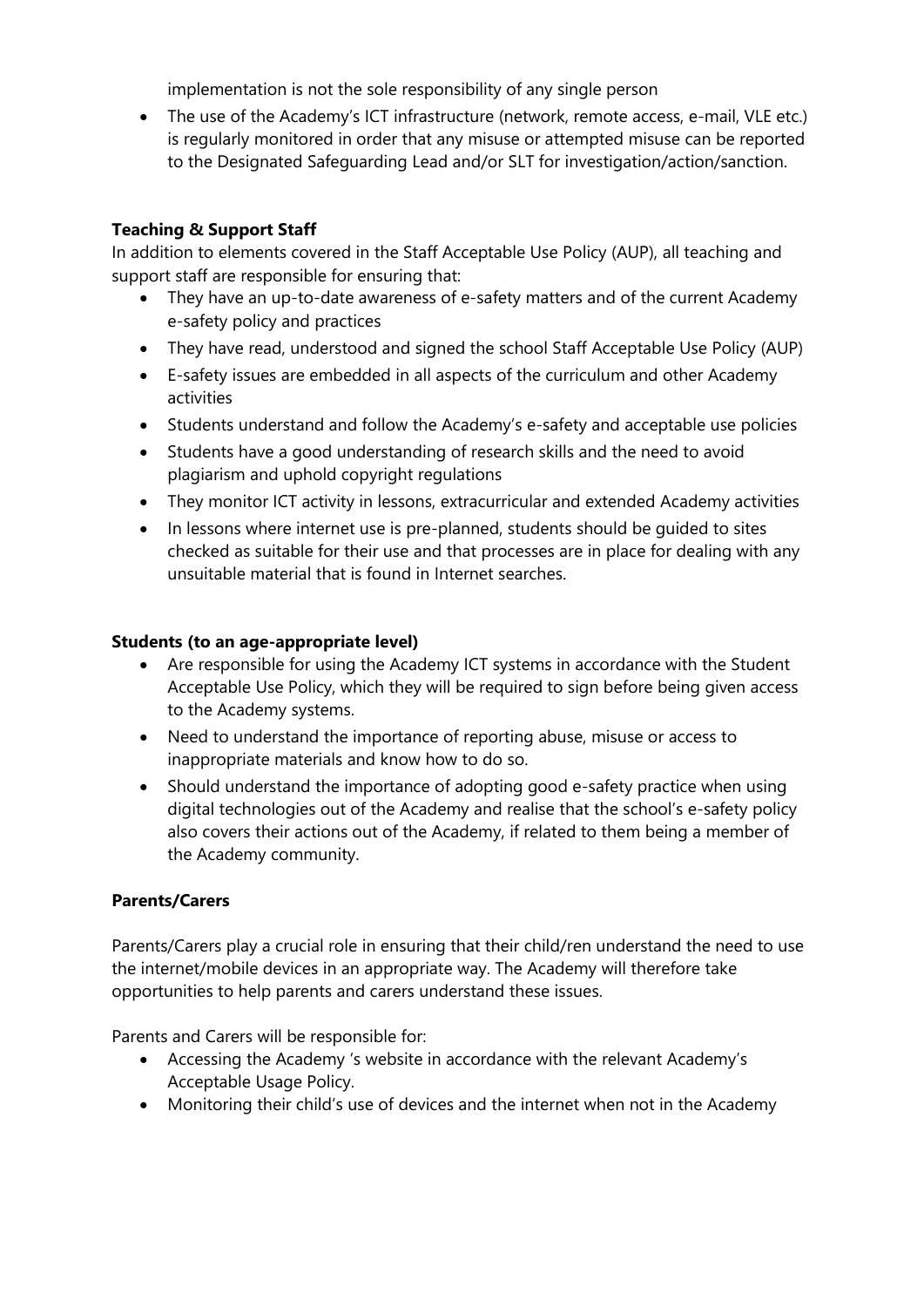## **Education and Training**

**E-safety education** will be provided in the following ways:

- An e-safety programme is provided and is regularly revisited in ICT and other lessons across the curriculum – this covers both the use of ICT and new technologies in and outside the Academy
- Students are taught to be critically aware of the materials/content they access on-line and are guided to validate the accuracy of the information.
- Students are helped to understand the need for the student AUP and encouraged to adopt safe and responsible use of ICT, the internet and mobile devices both within and outside of the Academy.
- Students are taught to acknowledge the source of information used and to respect copyright when using material accessed on the internet.
- Staff act as good role models in their use of ICT, the internet and mobile devices.

## **Acceptable Use Policy (see Appendix 1 – Students and Appendix 2 – Staff, Volunteers and Visitors)**

- **Students** will be required to read through and sign the AUP prior to using devices in the Academy.
- **Staff and regular visitors** to the Academy have an AUP that they must read through and sign to indicate understanding of the rules.

## **Copyright**

- Students will be taught an appropriate understanding of research skills and the need to avoid plagiarism and uphold copyright regulations.
- Students are taught, appropriate to their age, to acknowledge the source of information used and to respect copyright when using material accessed on the Internet.

## **Communication**

#### **Email**

- Digital communications with students (e-mail, online chat, VLE, voice etc.) should be on a professional level and only carried out using official Academy systems (see staff guidance in child protection policy).
- The school's e-mail service should be accessed via the provided web-based interface by default (this is how it is set up for the laptops, Academy curriculum systems);
- Under no circumstances should staff contact students, parents/carers or conduct any Academy business using personal e-mail addresses.
- The Academy e-mail is not to be used for personal use. Staff can use their own email in the Academy (before, and after the Academy Day and during lunchtimes when not working with students) – but not for contact with parents/carers/students.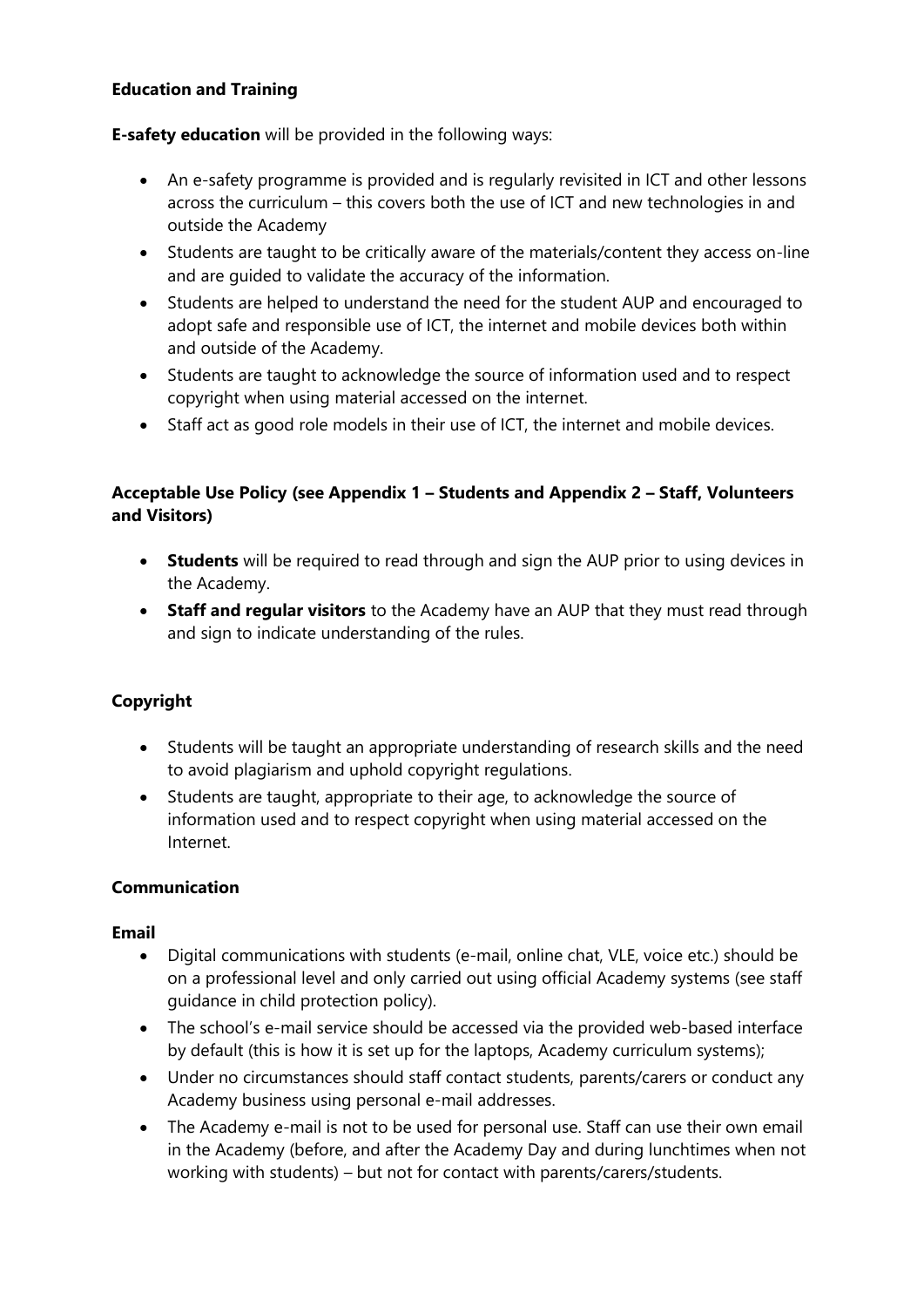## **Mobile Phones**

- **School mobile phones** only should be used to contact parents/carers/students when on the Academy business with students off site. Staff should not use personal mobile devices unless this is unavoidable, in which case the number must be withheld.
- **Staff** should not use personal mobile phones in the Academy during working hours when in contact with students.
- **Students** should adhere to the Academy rules and guidelines regarding mobile phone use in the Academy (see the Positive Behaviour Management Policy)

## **Social Networking Sites**

Students will not be permitted to access social networking sites at the Academy; at home it is the responsibility of their parent/carer, but parents/carers should be aware that many popular sites have a minimum age of 13.

- **Staff** should not access social networking sites for personal reasons on Academy equipment in school or at home. Staff should access sites using personal equipment.
- **Staff** users should not reveal names of staff, students, parents/carers or any other member of the Academy community on any social networking site or blog**.**
- **Students/Parents/carers** should be aware the Academy will investigate misuse of social networking if it impacts on the well-being of other students or stakeholders.
- If inappropriate comments are placed on social networking sites about the Academy the Academy or Academy staff then advice will be sought from the relevant agencies, including the police if necessary.
- Students will be taught about e-safety on social networking sites as we accept some may use these outside of the Academy..

## **Digital Images**

- The Academy record of parental permissions granted/not granted must be adhered to when taking images of our students. All information is stored in the Academy's Information Management System.
- Under no circumstances should images be taken using privately owned equipment without the express permission of the Principal or the Designated Safeguarding Lead
- Where permission is granted the images should be transferred to the Academy storage systems (server or disc) and deleted from privately owned equipment at the earliest opportunity.

Although many of the above points are preventative and safeguarding measures, it should be noted that the Academy will endeavour whenever possible to use social networking in positive ways to publicise, inform and communicate information. The Academy has an active website, Twitter and Facebook accounts which are used to inform, publicise Academy events and celebrate and share the achievement of students.

#### **Removable Data Storage Devices**

• Students should not bring their own removable data storage devices into the Academy unless asked to do so by a member of staff.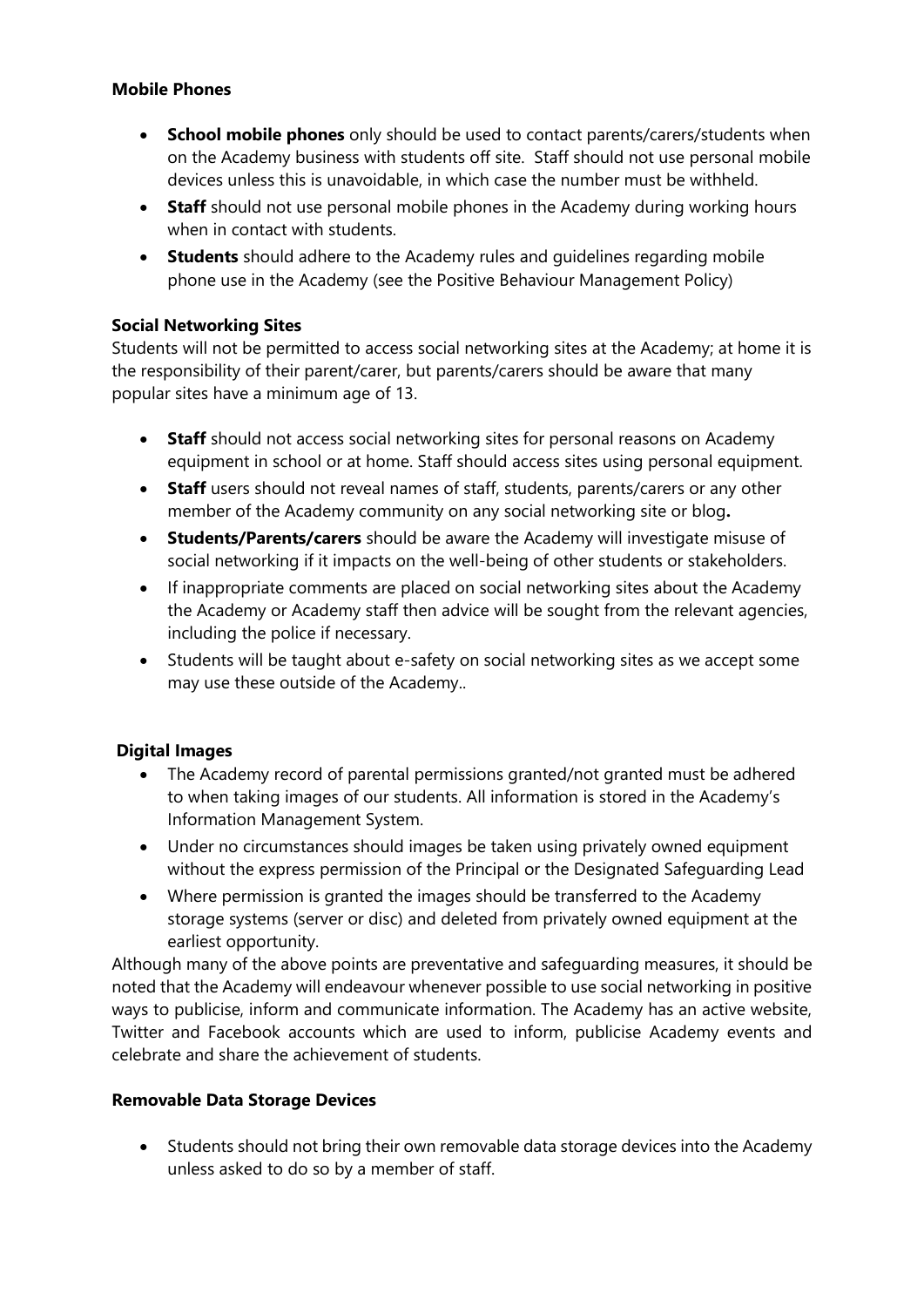### **Websites**

- In lessons where internet use is pre-planned, students should be guided to sites checked as suitable for their use and that processes are in place for dealing with any unsuitable material that is found in Internet searches.
- Staff will preview any recommended sites before use.
- "Open" searches (e.g. "find images/ information on...") are discouraged when working with younger students who may misinterpret information.
- If internet research is set for homework, specific sites will be suggested that have previously been checked by staff. Parents / Carers will be advised to supervise any further research.

### **Passwords**

### **Staff**

- Passwords or encryption keys should not be recorded on paper or in an unprotected file
- Users should not use the same password on multiple systems or attempt to "synchronise" passwords across systems

### **Students**

- Should keep their passwords secure and not disclose them to other students.
- Should inform staff immediately if passwords are traced or forgotten.
- Ask a member of staff to change their password if they believe the security of their password has been compromised.

#### **Use of Own Equipment**

- Privately owned ICT equipment should never be connected to the Academy's network without the specific permission of the Principal or Network Manager.
- Students in Years 7-11 should not bring in their own equipment unless asked to do so by a member of staff. Sixth form students may bring in their own equipment for use in the sixth form block only.

## **Use of School Equipment**

- No personally owned applications or software packages should be installed on to the Academy's ICT equipment:
- Personal or sensitive data (belonging to staff) should not be stored on the local drives of desktop or laptop PCs. If it is necessary to do so, the local drive must be encrypted.
- All should ensure any screens are locked (by pressing Alt, Ctrl & Delete simultaneously) before moving away from a computer during the normal working day to protect any personal, sensitive, confidential or classified data and to prevent unauthorised access.

#### **Monitoring**

All use of the Academy's internet access is logged and the logs are randomly but regularly monitored by the Academy's IT staff. Whenever any inappropriate use is detected it will be followed up by the Designated Safeguarding Lead, Head of Year or members of the Senior Leadership Team depending on the severity of the incident.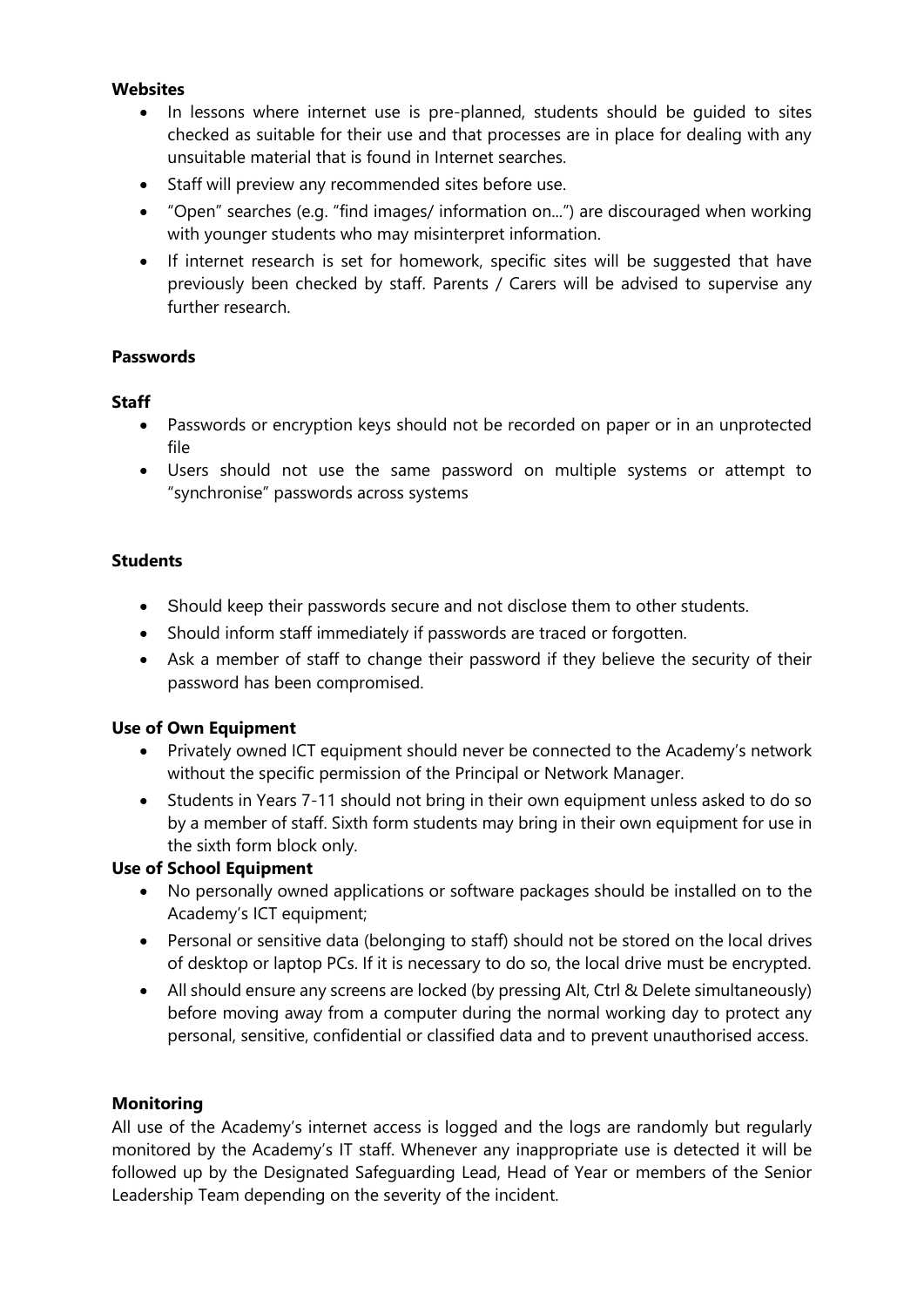### **Incident Reporting**

Any e-safety incidents must immediately be reported to the Principal (if a member of staff) or the Designated Safeguarding Lead (if a student) who will investigate further following e-safety and safeguarding policies and guidance.

### **Responding to incidents of misuse**

It is hoped that all members of the Academy community will be responsible users of ICT, who understand and follow this policy. However, there may be times when infringements of the policy could take place through careless or irresponsible, or very rarely, through deliberate misuse. If any apparent or actual, misuse appears to involve illegal activity e.g. child sexual abuse images, adult material which potentially breaches the Obscene Publications Act, criminally racist material or other criminal conduct, in most cases this will be reported to the police and any evidence preserved by confiscating a device if necessary. If members of staff suspect that misuse might have taken place, but that the misuse is not illegal (as above) it is essential that correct procedures are used to investigate, preserve evidence and protect those carrying out the investigation. It is recommended that more than one member of staff is involved in the investigation which should be carried out on a "clean" designated computer. It is more likely that the Academy will need to deal with incidents that involve inappropriate rather than illegal misuse. Incidents will be dealt with as soon as possible in a proportionate manner, and relevant members of the school community kept informed. It is intended that incidents of misuse will be dealt with through normal behaviour/disciplinary procedures.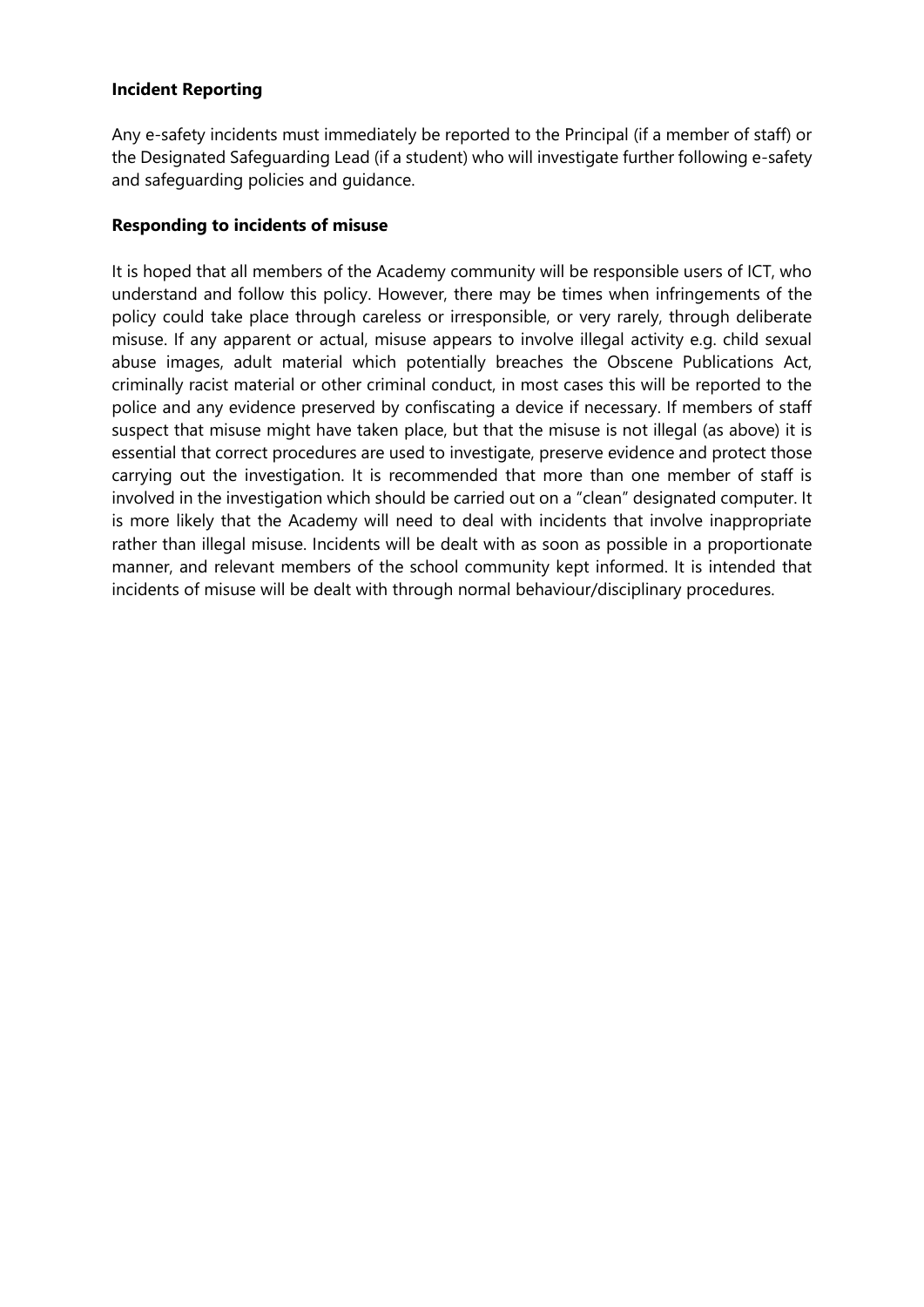## **Appendix 1**

#### **Longsands Academy Student Acceptable Use Agreement**



This document is a guide to young people to be responsible and stay safe while using the Internet and other communication technologies. It clearly states what use of computer resources is acceptable and what is not. Irresponsible use may result in the loss of Internet or computer access, contact with parents/carers or in the event of illegal activities contact with the police.

- I will only access the Academy network through my authorised username and password. I will not use the passwords of others.
- I will not use the Academy ICT systems for personal or recreational use, for on-line gaming, gambling, internet shopping, file sharing or video broadcasting.
- I will not try to upload, download or access any materials which are illegal, inappropriate or which may cause harm and distress to others.
- I will not try to use any programmes or software that might allow me to bypass the filtering and security systems in place.
- I will not try to install programmes on any Academy computer or try to alter computer settings.
- I will only use my personal hand held devices (e.g. mobile phone/iPod) in the Academy at times that are permitted. This is when commuting to and from school, or to contact parents after 4pm following participation in an extra-curricular activity. Sixth form students may use their own devices, including mobile phones during the day in the Sixth Form block. When using my own devices I understand that I have to follow the rules set out in this document.
- I will carefully write email and other on-line messages making sure the language I use is not strong, aggressive or inappropriate and shows respect for others. I am responsible for the emails I send and the contacts I make.
- I will not open emails unless I know and trust the person/organisation who has sent them.
- For my own safety and that of others, I will not disclose personal information about myself or others when on-line. I will not arrange to meet 'on-line friends' unless I take an adult.
- I will not take, or distribute, images of anyone without their permission.
- I will only use chat and social networking sites with permission and at the times that are allowed.
- I will report any unpleasant or inappropriate material or messages or anything that makes me feel uncomfortable when I see it on-line.
- Where the material I research on the Internet is protected by copyright, I will not try to download copies, including music and video. I will only use the work of others found on the Internet in my own work with their permission.
- I will take care to check that information I find on the Internet is accurate and understand that some work found on the Internet can be untruthful or misleading.
- I will immediately report any damage or faults involving IT equipment, however this may have happened.

**Signed ……………….…………………….. Date …………………………………….**